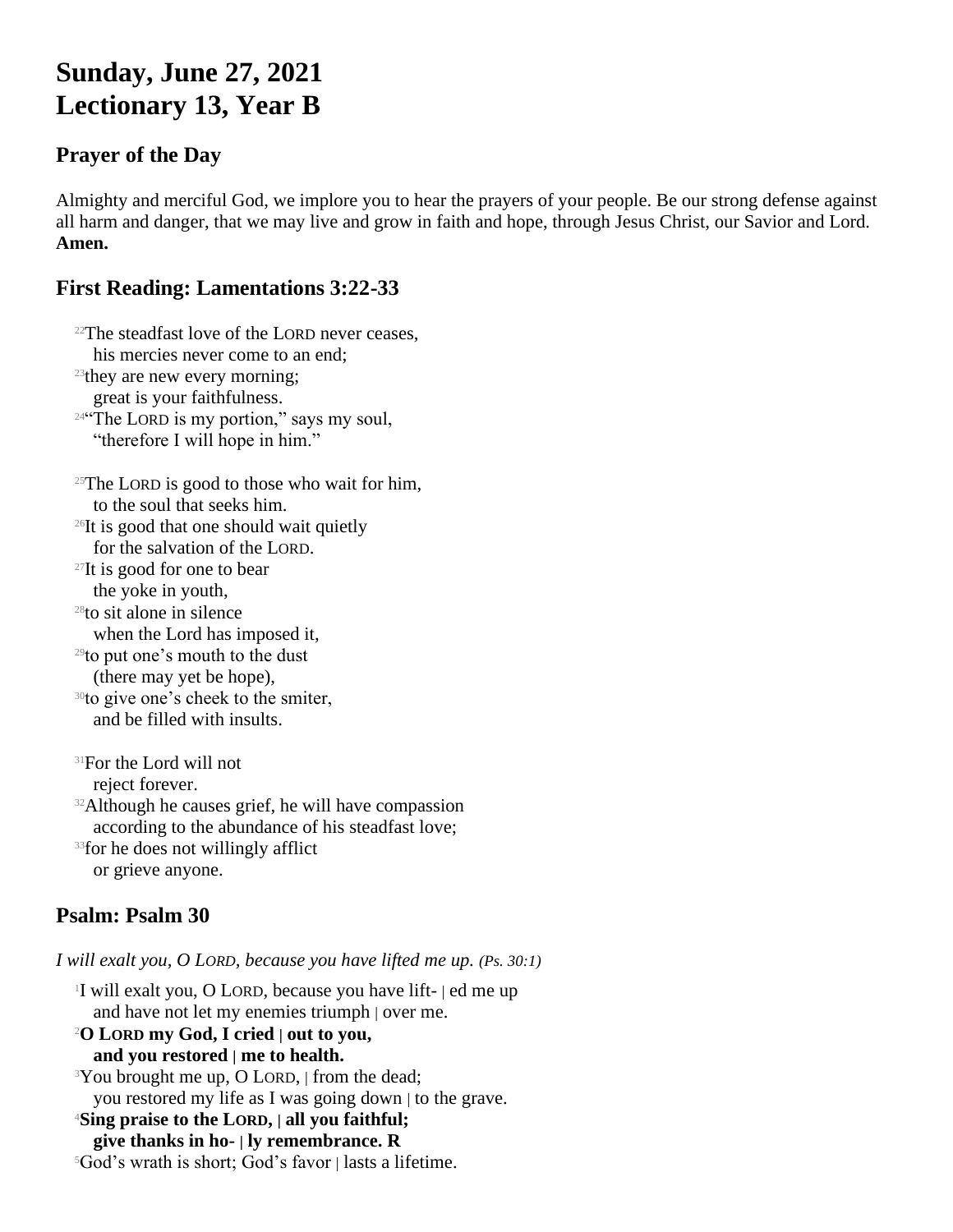Weeping spends the night, but joy comes | in the morning.

#### <sup>6</sup>**While I felt se- | cure, I said,**

**"I shall never | be disturbed.**

 $\gamma$ You, LORD, with your favor, made me as strong | as the mountains."

Then you hid your face, and I was | filled with fear.

<sup>8</sup>**I cried to | you, O LORD;**

**I pleaded with | my Lord, saying,**

<sup>9"</sup>What profit is there in my blood, if I go down to the pit? Will the dust praise you or de- | clare your faithfulness?

<sup>10</sup>**Hear, O LORD, and have mer- | cy upon me; O LORD, | be my helper." R**

 $11$ You have turned my wailing  $\vert$  into dancing;

you have put off my sackcloth and clothed | me with joy.

<sup>12</sup>**Therefore my heart sings to you | without ceasing;**

**O LORD my God, I will give you | thanks forever. R**

#### **Second Reading: 2 Corinthians 8:7-15**

<sup>7</sup>Now as you excel in everything—in faith, in speech, in knowledge, in utmost eagerness, and in our love for you—so we want you to excel also in this generous undertaking.

<sup>8</sup>I do not say this as a command, but I am testing the genuineness of your love against the earnestness of others. 9For you know the generous act of our Lord Jesus Christ, that though he was rich, yet for your sakes he became poor, so that by his poverty you might become rich. 10And in this matter I am giving my advice: it is appropriate for you who began last year not only to do something but even to desire to do something—11now finish doing it, so that your eagerness may be matched by completing it according to your means. 12For if the eagerness is there, the gift is acceptable according to what one has—not according to what one does not have. 13I do not mean that there should be relief for others and pressure on you, but it is a question of a fair balance between 14your present abundance and their need, so that their abundance may be for your need, in order that there may be a fair balance. 15As it is written,

"The one who had much did not have too much,

and the one who had little did not have too little."

#### **Gospel: Mark 5:21-43**

<sup>21</sup>When Jesus had crossed again in the boat to the other side, a great crowd gathered around him; and he was by the sea. 22Then one of the leaders of the synagogue named Jairus came and, when he saw him, fell at his feet <sup>23</sup>and begged him repeatedly, "My little daughter is at the point of death. Come and lay your hands on her, so that she may be made well, and live."  $24$ So he went with him.

And a large crowd followed him and pressed in on him.  $^{25}$ Now there was a woman who had been suffering from hemorrhages for twelve years. <sup>26</sup>She had endured much under many physicians, and had spent all that she had; and she was no better, but rather grew worse. <sup>27</sup>She had heard about Jesus, and came up behind him in the crowd and touched his cloak, 28for she said, "If I but touch his clothes, I will be made well." 29Immediately her hemorrhage stopped; and she felt in her body that she was healed of her disease. <sup>30</sup>Immediately aware that power had gone forth from him, Jesus turned about in the crowd and said, "Who touched my clothes?" 31And his disciples said to him, "You see the crowd pressing in on you; how can you say, 'Who touched me?' "<sup>32</sup>He looked all around to see who had done it. <sup>33</sup>But the woman, knowing what had happened to her, came in fear and trembling, fell down before him, and told him the whole truth. 34He said to her, "Daughter, your faith has made you well; go in peace, and be healed of your disease."

<sup>35</sup>While he was still speaking, some people came from the leader's house to say, "Your daughter is dead. Why trouble the teacher any further?" <sup>36</sup>But overhearing what they said, Jesus said to the leader of the synagogue, "Do not fear, only believe." <sup>37</sup>He allowed no one to follow him except Peter, James, and John, the